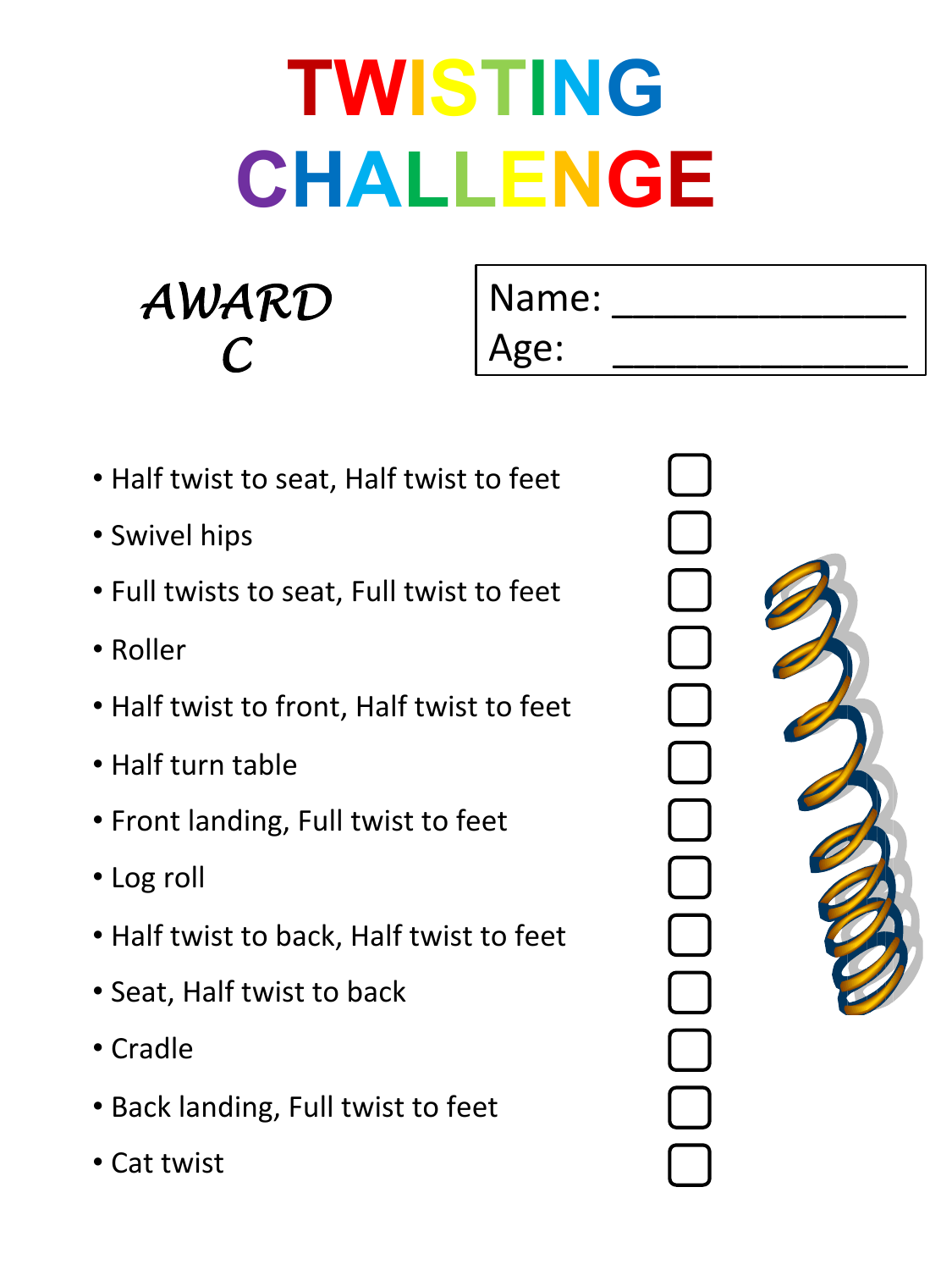#### *AWARD B*

Name: Age:

- Seat landing, 1<sup>1/2</sup> twist to feet
- Seat, Full twist to front
- Full twist to seat, 1½ twist to feet
- Full twist to back, Full twist to feet
- Roller x2 (keeping square)
- Full twist to front, Full twist to feet
- Full turn table
- 1  $\frac{1}{2}$  twist to front
- 1  $\frac{1}{2}$  twisting Log roll (front, 1  $\frac{1}{2}$  to back)
- Front, Half twist to front (cruise build)
- 1  $\frac{1}{2}$  twist to back, Full twist to feet
- Back, Full twist to front
- Double cat twist

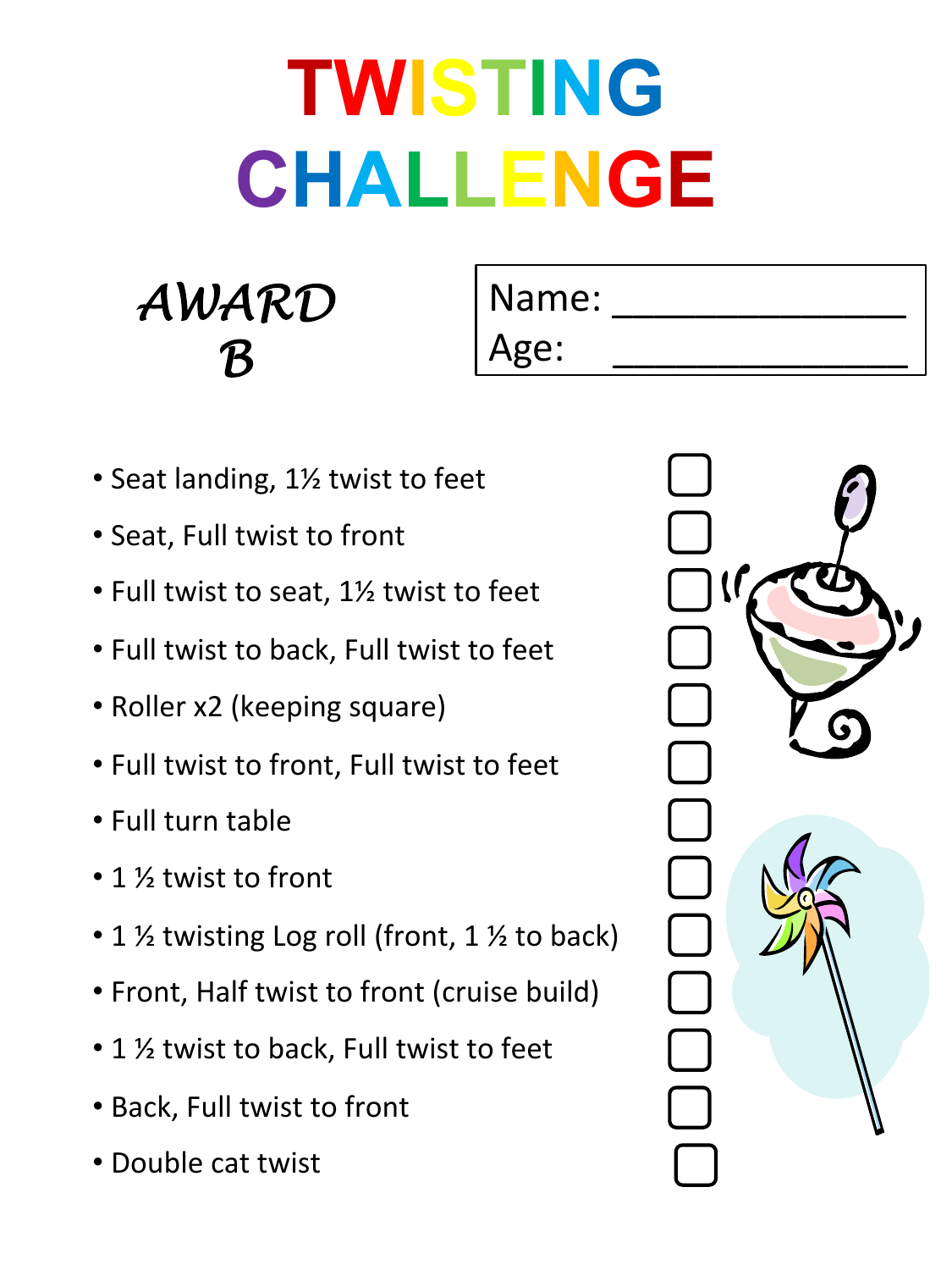| AWARD                      |
|----------------------------|
| $\boldsymbol{\mathcal{A}}$ |

h.

Name: Age:

| • 1 $\frac{1}{2}$ twist to seat, 1 $\frac{1}{2}$ twist to feet |
|----------------------------------------------------------------|
| • 1 1/2 twisting Swivel hips                                   |
| • 1 ½ twist to front, Full twist to feet                       |
| • Double log roll                                              |
| • Cruise from front                                            |
| • 1 $\frac{1}{2}$ twist to back, 1 $\frac{1}{2}$ twist to feet |
| • Corkscrew                                                    |
| • 2 ½ twisting cat twist                                       |
| • Back pull over with half twist to feet                       |
| <b>Back pull over with half twist to back</b> •                |
| • Back pull over with full twist to front                      |
|                                                                |